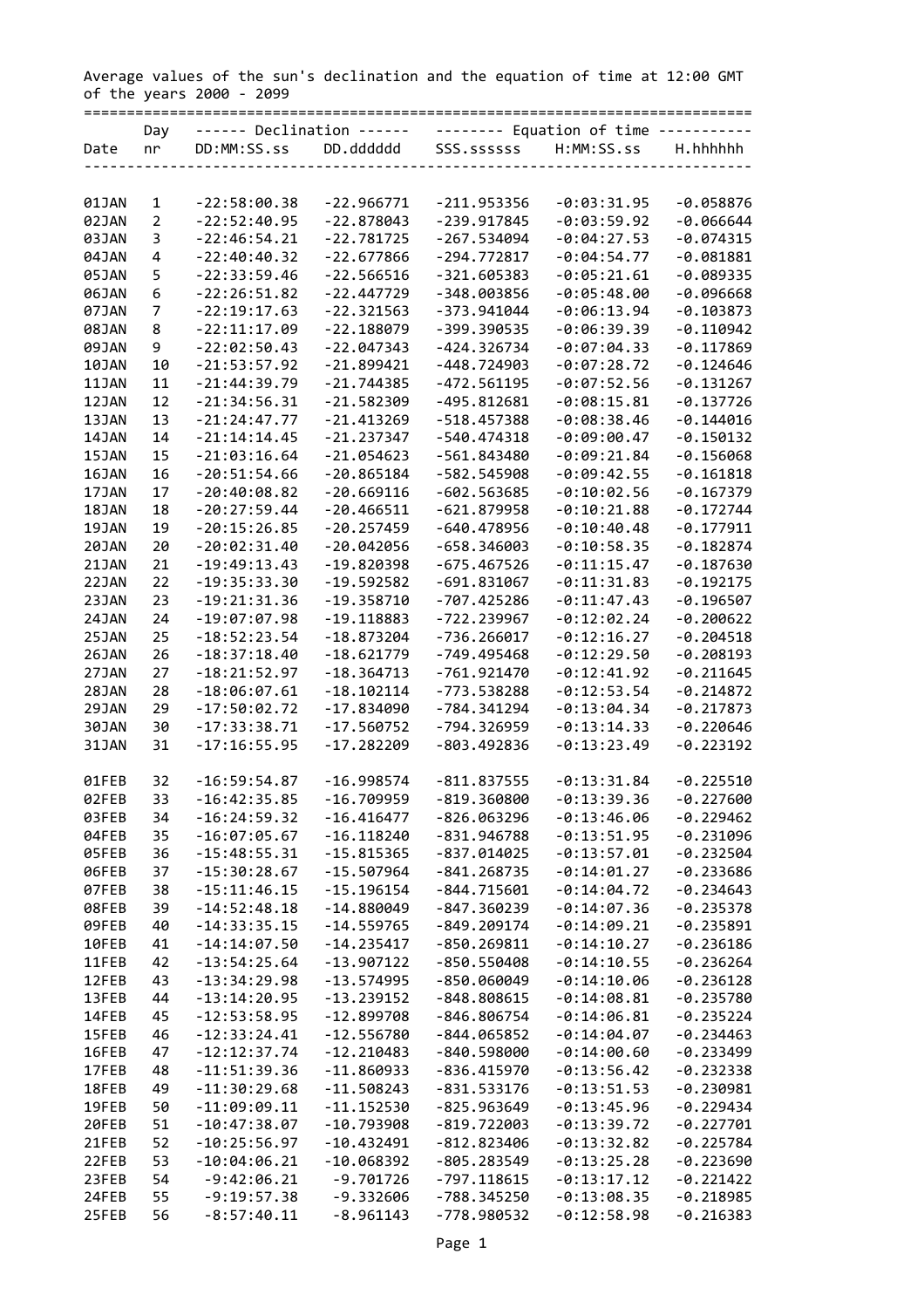| 26FEB | 57  | $-8:35:14.82$ | $-8.587450$ | $-769.041943$ | $-0:12:49.04$ | $-0.213623$ |
|-------|-----|---------------|-------------|---------------|---------------|-------------|
| 27FEB | 58  | $-8:12:41.90$ | $-8.211640$ | $-758.547341$ | $-0:12:38.55$ | $-0.210708$ |
| 28FEB | 59  | $-7:50:01.76$ | $-7.833823$ | -747.514930   | $-0:12:27.51$ | $-0.207643$ |
|       |     |               |             |               |               |             |
| 01MAR | 60  | $-7:21:32.05$ | $-7.358904$ | -732.997035   | $-0:12:13.00$ | $-0.203610$ |
| 02MAR | 61  | $-6:58:37.11$ | $-6.976975$ | $-720.822664$ | $-0:12:00.82$ | $-0.200229$ |
| 03MAR | 62  | $-6:35:36.24$ | $-6.593399$ | $-708.171717$ | $-0:11:48.17$ | $-0.196714$ |
| 04MAR | 63  | $-6:12:29.82$ | $-6.208283$ | $-695.063578$ | $-0:11:35.06$ | $-0.193073$ |
|       |     |               |             |               |               |             |
| 05MAR | 64  | $-5:49:18.25$ | $-5.821736$ | $-681.517840$ | $-0:11:21.52$ | $-0.189311$ |
| 06MAR | 65  | $-5:26:01.92$ | $-5.433867$ | $-667.554285$ | $-0:11:07.55$ | $-0.185432$ |
| 07MAR | 66  | $-5:02:41.22$ | $-5.044783$ | $-653.192862$ | $-0:10:53.19$ | $-0.181442$ |
| 08MAR | 67  | $-4:39:16.53$ | -4.654591   | -638.453661   | $-0:10:38.45$ | $-0.177348$ |
| 09MAR | 68  | $-4:15:48.23$ | $-4.263398$ | $-623.356898$ | $-0:10:23.36$ | $-0.173155$ |
| 10MAR | 69  | $-3:52:16.72$ | $-3.871310$ | $-607.922891$ | $-0:10:07.92$ | $-0.168867$ |
| 11MAR | 70  | $-3:28:42.36$ | $-3.478433$ | $-592.172042$ | $-0:09:52.17$ | $-0.164492$ |
| 12MAR | 71  | $-3:05:05.54$ | $-3.084871$ | $-576.124819$ | $-0:09:36.12$ | $-0.160035$ |
| 13MAR | 72  | $-2:41:26.63$ | $-2.690730$ | -559.801737   | $-0:09:19.80$ | $-0.155500$ |
| 14MAR | 73  | $-2:17:46.01$ | $-2.296113$ | -543.223345   | $-0:09:03.22$ | $-0.150895$ |
| 15MAR | 74  | $-1:54:04.05$ | $-1.901125$ | $-526.410205$ | $-0:08:46.41$ | $-0.146225$ |
| 16MAR | 75  | $-1:30:21.12$ | $-1.505867$ | -509.382882   | $-0:08:29.38$ | $-0.141495$ |
| 17MAR | 76  | $-1:06:37.60$ | $-1.110444$ | $-492.161926$ | $-0:08:12.16$ | $-0.136712$ |
| 18MAR | 77  | $-0:42:53.85$ | $-0.714957$ | -474.767859   | $-0:07:54.77$ | $-0.131880$ |
|       |     | $-0:19:10.23$ | $-0.319508$ |               |               |             |
| 19MAR | 78  |               |             | $-457.221161$ | $-0:07:37.22$ | $-0.127006$ |
| 20MAR | 79  | 0:04:32.88    | 0.075801    | $-439.542262$ | $-0:07:19.54$ | $-0.122095$ |
| 21MAR | 80  | 0:28:15.13    | 0.470869    | $-421.751524$ | $-0:07:01.75$ | $-0.117153$ |
| 22MAR | 81  | 0:51:56.15    | 0.865596    | -403.869232   | $-0:06:43.87$ | $-0.112186$ |
| 23MAR | 82  | 1:15:35.57    | 1.259882    | $-385.915584$ | $-0:06:25.92$ | $-0.107199$ |
| 24MAR | 83  | 1:39:13.05    | 1.653626    | $-367.910678$ | $-0:06:07.91$ | $-0.102197$ |
| 25MAR | 84  | 2:02:48.23    | 2.046729    | $-349.874503$ | $-0:05:49.87$ | $-0.097187$ |
| 26MAR | 85  | 2:26:20.73    | 2.439093    | $-331.826930$ | $-0:05:31.83$ | $-0.092174$ |
| 27MAR | 86  | 2:49:50.22    | 2.830618    | $-313.787698$ | $-0:05:13.79$ | $-0.087163$ |
| 28MAR | 87  | 3:13:16.34    | 3.221206    | $-295.776410$ | $-0:04:55.78$ | $-0.082160$ |
| 29MAR | 88  | 3:36:38.73    | 3.610758    | $-277.812520$ | $-0:04:37.81$ | $-0.077170$ |
| 30MAR | 89  | 3:59:57.04    | 3.999178    | -259.915320   | $-0:04:19.92$ | $-0.072199$ |
| 31MAR | 90  | 4:23:10.92    | 4.386367    | $-242.103939$ | $-0:04:02.10$ | $-0.067251$ |
| 01APR | 91  | 4:46:20.02    | 4.772228    | $-224.397327$ | $-0:03:44.40$ | $-0.062333$ |
| 02APR | 92  | 5:09:23.99    | 5.156665    | $-206.814245$ | $-0:03:26.81$ | $-0.057448$ |
| 03APR | 93  | 5:32:22.49    | 5.539580    | $-189.373260$ | $-0:03:09.37$ | $-0.052604$ |
| 04APR | 94  | 5:55:15.16    | 5.920878    | $-172.092730$ | $-0:02:52.09$ | $-0.047804$ |
| 05APR | 95  | 6:18:01.66    | 6.300462    | $-154.990795$ | $-0:02:34.99$ | $-0.043053$ |
| 06APR |     | 6:40:41.65    | 6.678236    | $-138.085370$ | $-0:02:18.09$ | $-0.038357$ |
|       | 96  |               |             | $-121.394129$ | $-0:02:01.39$ | $-0.033721$ |
| 07APR | 97  | 7:03:14.78    | 7.054105    |               |               |             |
| 08APR | 98  | 7:25:40.71    | 7.427974    | $-104.934495$ | $-0:01:44.93$ | $-0.029148$ |
| 09APR | 99  | 7:47:59.09    | 7.799746    | $-88.723632$  | $-0:01:28.72$ | $-0.024645$ |
| 10APR | 100 | 8:10:09.58    | 8.169328    | -72.778429    | $-0:01:12.78$ | $-0.020216$ |
| 11APR | 101 | 8:32:11.85    | 8.536625    | $-57.115489$  | $-0:00:57.12$ | $-0.015865$ |
| 12APR | 102 | 8:54:05.55    | 8.901542    | $-41.751115$  | $-0:00:41.75$ | $-0.011598$ |
| 13APR | 103 | 9:15:50.34    | 9.263984    | $-26.701300$  | $-0:00:26.70$ | $-0.007417$ |
| 14APR | 104 | 9:37:25.89    | 9.623859    | $-11.981710$  | $-0:00:11.98$ | $-0.003328$ |
| 15APR | 105 | 9:58:51.86    | 9.981072    | 2.392330      | 0:00:02.39    | 0.000665    |
| 16APR | 106 | 10:20:07.90   | 10.335529   | 16.405849     | 0:00:16.41    | 0.004557    |
| 17APR | 107 | 10:41:13.70   | 10.687138   | 30.044245     | 0:00:30.04    | 0.008346    |
| 18APR | 108 | 11:02:08.90   | 11.035805   | 43.293303     | 0:00:43.29    | 0.012026    |
| 19APR | 109 | 11:22:53.18   | 11.381438   | 56.139208     | 0:00:56.14    | 0.015594    |
| 20APR | 110 | 11:43:26.20   | 11.723943   | 68.568563     | 0:01:08.57    | 0.019047    |
| 21APR | 111 | 12:03:47.63   | 12.063230   | 80.568406     | 0:01:20.57    | 0.022380    |
| 22APR | 112 | 12:23:57.14   | 12.399205   | 92.126225     | 0:01:32.13    | 0.025591    |
| 23APR | 113 | 12:43:54.40   | 12.731778   | 103.229977    | 0:01:43.23    | 0.028675    |
| 24APR | 114 | 13:03:39.08   | 13.060857   | 113.868104    | 0:01:53.87    | 0.031630    |
| 25APR | 115 | 13:23:10.86   | 13.386350   | 124.029553    | 0:02:04.03    | 0.034453    |
| 26APR | 116 | 13:42:29.40   | 13.708168   | 133.703792    | 0:02:13.70    | 0.037140    |
| 27APR | 117 | 14:01:34.39   | 14.026219   | 142.880827    | 0:02:22.88    | 0.039689    |
| 28APR | 118 | 14:20:25.50   | 14.340415   | 151.551223    | 0:02:31.55    | 0.042098    |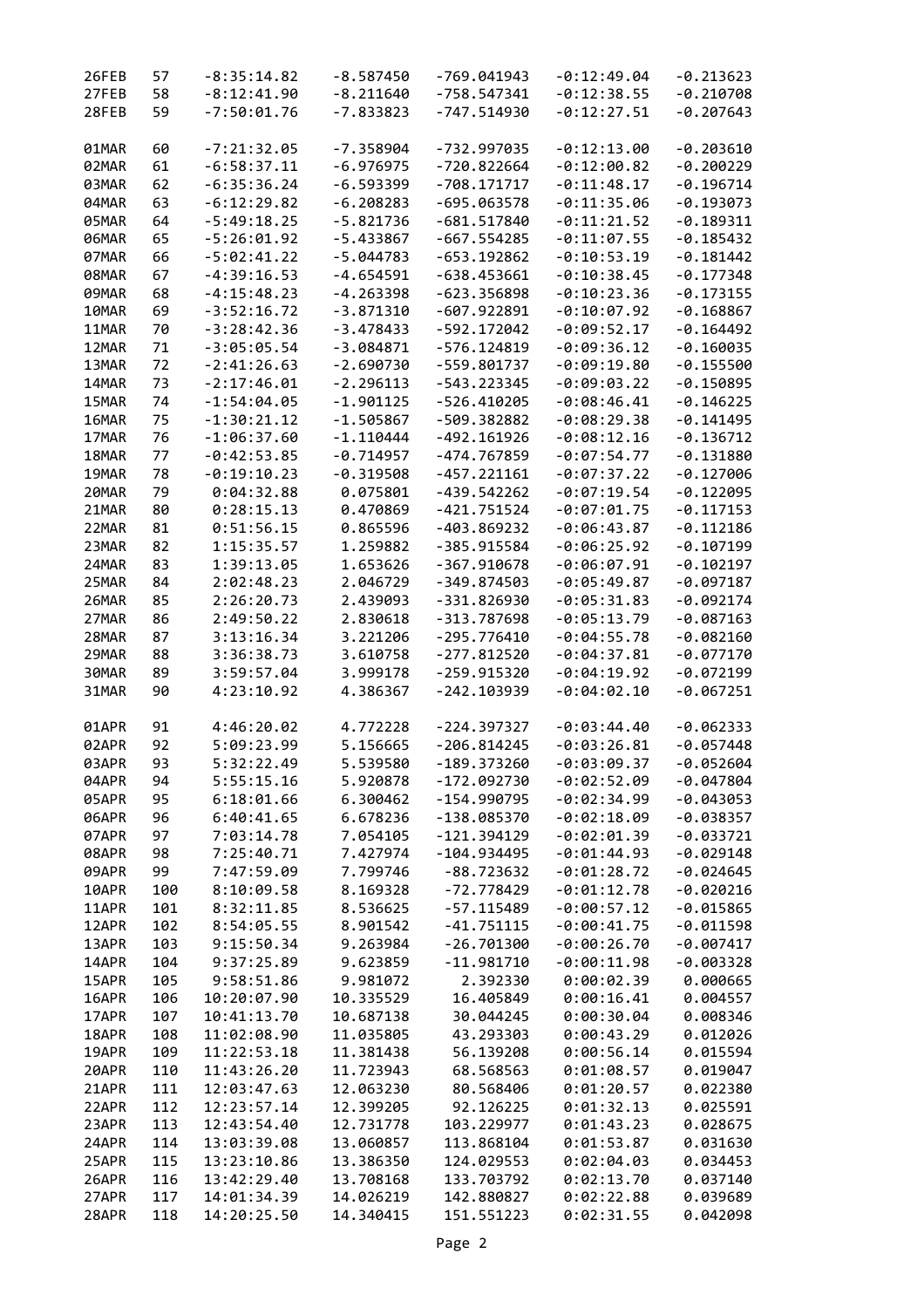| 29APR        | 119 | 14:39:02.40 | 14.650666 | 159.706120    | 0:02:39.71    | 0.044363    |
|--------------|-----|-------------|-----------|---------------|---------------|-------------|
| 30APR        | 120 | 14:57:24.78 | 14.956883 | 167.337251    | 0:02:47.34    | 0.046483    |
|              |     |             |           |               |               |             |
|              |     |             |           |               |               |             |
| 01MAY        | 121 | 15:15:32.32 | 15.258977 | 174.436959    | 0:02:54.44    | 0.048455    |
| 02MAY        | 122 | 15:33:24.70 | 15.556860 | 180.998215    | 0:03:01.00    | 0.050277    |
| 03MAY        | 123 | 15:51:01.60 | 15.850445 | 187.014636    | 0:03:07.01    | 0.051949    |
| 04MAY        | 124 | 16:08:22.72 | 16.139646 | 192.480501    | 0:03:12.48    | 0.053467    |
| 05MAY        | 125 | 16:25:27.75 | 16.424375 | 197.390768    | 0:03:17.39    | 0.054831    |
| 06MAY        | 126 | 16:42:16.37 | 16.704548 | 201.741088    | 0:03:21.74    | 0.056039    |
| 07MAY        | 127 | 16:58:48.28 | 16.980079 | 205.527821    | 0:03:25.53    | 0.057091    |
| 08MAY        | 128 | 17:15:03.18 | 17.250884 | 208.748053    | 0:03:28.75    | 0.057986    |
| 09MAY        | 129 | 17:31:00.77 |           | 211.399604    | 0:03:31.40    | 0.058722    |
|              |     |             | 17.516881 |               |               |             |
| 10MAY        | 130 | 17:46:40.75 | 17.777986 | 213.481047    | 0:03:33.48    | 0.059300    |
| 11MAY        | 131 | 18:02:02.82 | 18.034118 | 214.991718    | 0:03:34.99    | 0.059720    |
| 12MAY        | 132 | 18:17:06.70 | 18.285195 | 215.931724    | 0:03:35.93    | 0.059981    |
| 13MAY        | 133 | 18:31:52.10 | 18.531140 | 216.301957    | 0:03:36.30    | 0.060084    |
| 14MAY        | 134 | 18:46:18.74 | 18.771872 | 216.104100    | 0:03:36.10    | 0.060029    |
| 15MAY        | 135 | 19:00:26.33 | 19.007313 | 215.340637    | 0:03:35.34    | 0.059817    |
| 16MAY        | 136 | 19:14:14.60 | 19.237389 | 214.014858    | 0:03:34.01    | 0.059449    |
| 17MAY        | 137 | 19:27:43.28 | 19.462022 | 212.130862    | 0:03:32.13    | 0.058925    |
| 18MAY        | 138 | 19:40:52.10 | 19.681139 | 209.693567    | 0:03:29.69    | 0.058248    |
|              |     |             |           |               |               |             |
| 19MAY        | 139 | 19:53:40.80 | 19.894667 | 206.708703    | 0:03:26.71    | 0.057419    |
| 20MAY        | 140 | 20:06:09.13 | 20.102536 | 203.182822    | 0:03:23.18    | 0.056440    |
| 21MAY        | 141 | 20:18:16.82 | 20.304674 | 199.123290    | 0:03:19.12    | 0.055312    |
| 22MAY        | 142 | 20:30:03.65 | 20.501013 | 194.538289    | 0:03:14.54    | 0.054038    |
| 23MAY        | 143 | 20:41:29.35 | 20.691486 | 189.436812    | 0:03:09.44    | 0.052621    |
| 24MAY        | 144 | 20:52:33.70 | 20.876028 | 183.828656    | 0:03:03.83    | 0.051064    |
| 25MAY        | 145 | 21:03:16.47 | 21.054575 | 177.724416    | 0:02:57.72    | 0.049368    |
| 26MAY        | 146 | 21:13:37.43 | 21.227065 | 171.135475    | 0:02:51.14    | 0.047538    |
| 27MAY        | 147 | 21:23:36.38 | 21.393438 | 164.073996    | 0:02:44.07    | 0.045576    |
| 28MAY        | 148 | 21:33:13.09 | 21.553635 | 156.552905    | 0:02:36.55    | 0.043487    |
|              |     |             |           |               |               |             |
| 29MAY        | 149 | 21:42:27.36 | 21.707601 | 148.585881    | 0:02:28.59    | 0.041274    |
| 30MAY        | 150 | 21:51:19.01 | 21.855279 | 140.187340    | 0:02:20.19    | 0.038941    |
| 31MAY        | 151 | 21:59:47.83 | 21.996619 | 131.372413    | 0:02:11.37    | 0.036492    |
|              |     |             |           |               |               |             |
| 01JUN        | 152 | 22:07:53.65 | 22.131569 | 122.156933    | 0:02:02.16    | 0.033932    |
| 02JUN        | 153 | 22:15:36.29 | 22.260081 | 112.557410    | 0:01:52.56    | 0.031266    |
| 03JUN        | 154 | 22:22:55.59 | 22.382109 | 102.591010    | 0:01:42.59    | 0.028498    |
| 04JUN        | 155 | 22:29:51.39 | 22.497609 | 92.275531     | 0:01:32.28    | 0.025632    |
| <b>05JUN</b> | 156 | 22:36:23.55 | 22.606540 | 81.629377     | 0:01:21.63    | 0.022675    |
| 06JUN        | 157 | 22:42:31.91 | 22.708863 | 70.671531     | 0:01:10.67    | 0.019631    |
| 07JUN        | 158 | 22:48:16.34 | 22.804540 | 59.421527     | 0:00:59.42    | 0.016506    |
|              |     |             |           |               |               |             |
| <b>08JUN</b> | 159 | 22:53:36.73 | 22.893537 | 47.899419     | 0:00:47.90    | 0.013305    |
| <b>09JUN</b> | 160 | 22:58:32.96 | 22.975822 | 36.125751     | 0:00:36.13    | 0.010035    |
| <b>10JUN</b> | 161 | 23:03:04.92 | 23.051366 | 24.121524     | 0:00:24.12    | 0.006700    |
| <b>11JUN</b> | 162 | 23:07:12.51 | 23.120143 | 11.908163     | 0:00:11.91    | 0.003308    |
| 12JUN        | 163 | 23:10:55.66 | 23.182126 | $-0.492522$   | $-0:00:00.49$ | $-0.000137$ |
| 13JUN        | 164 | 23:14:14.27 | 23.237296 | $-13.058364$  | $-0:00:13.06$ | $-0.003627$ |
| 14JUN        | 165 | 23:17:08.28 | 23.285633 | $-25.766883$  | $-0:00:25.77$ | $-0.007157$ |
| <b>15JUN</b> | 166 | 23:19:37.63 | 23.327121 | $-38.595319$  | $-0:00:38.60$ | $-0.010721$ |
| <b>16JUN</b> | 167 | 23:21:42.28 | 23.361745 | $-51.520673$  | $-0:00:51.52$ | $-0.014311$ |
| 17JUN        | 168 | 23:23:22.18 | 23.389496 | $-64.519744$  | $-0:01:04.52$ | $-0.017922$ |
|              |     |             |           |               |               |             |
| <b>18JUN</b> | 169 | 23:24:37.31 | 23.410364 | $-77.569172$  | $-0:01:17.57$ | $-0.021547$ |
| <b>19JUN</b> | 170 | 23:25:27.64 | 23.424345 | $-90.645472$  | $-0:01:30.65$ | $-0.025179$ |
| <b>20JUN</b> | 171 | 23:25:53.16 | 23.431435 | $-103.725079$ | $-0:01:43.73$ | $-0.028813$ |
| <b>21JUN</b> | 172 | 23:25:53.88 | 23.431634 | -116.784389   | $-0:01:56.78$ | $-0.032440$ |
| 22JUN        | 173 | 23:25:29.81 | 23.424946 | $-129.799796$ | $-0:02:09.80$ | $-0.036055$ |
| <b>23JUN</b> | 174 | 23:24:40.95 | 23.411376 | $-142.747735$ | $-0:02:22.75$ | $-0.039652$ |
| <b>24JUN</b> | 175 | 23:23:27.35 | 23.390931 | $-155.604723$ | $-0:02:35.60$ | $-0.043224$ |
| <b>25JUN</b> | 176 | 23:21:49.04 | 23.363623 | $-168.347397$ | $-0:02:48.35$ | $-0.046763$ |
| <b>26JUN</b> | 177 | 23:19:46.07 | 23.329465 | $-180.952558$ | $-0:03:00.95$ | $-0.050265$ |
|              | 178 |             |           |               |               |             |
| 27JUN        |     | 23:17:18.51 | 23.288474 | $-193.397206$ | $-0:03:13.40$ | $-0.053721$ |
| <b>28JUN</b> | 179 | 23:14:26.40 | 23.240668 | $-205.658583$ | $-0:03:25.66$ | $-0.057127$ |
| <b>29JUN</b> | 180 | 23:11:09.85 | 23.186069 | $-217.714211$ | $-0:03:37.71$ | $-0.060476$ |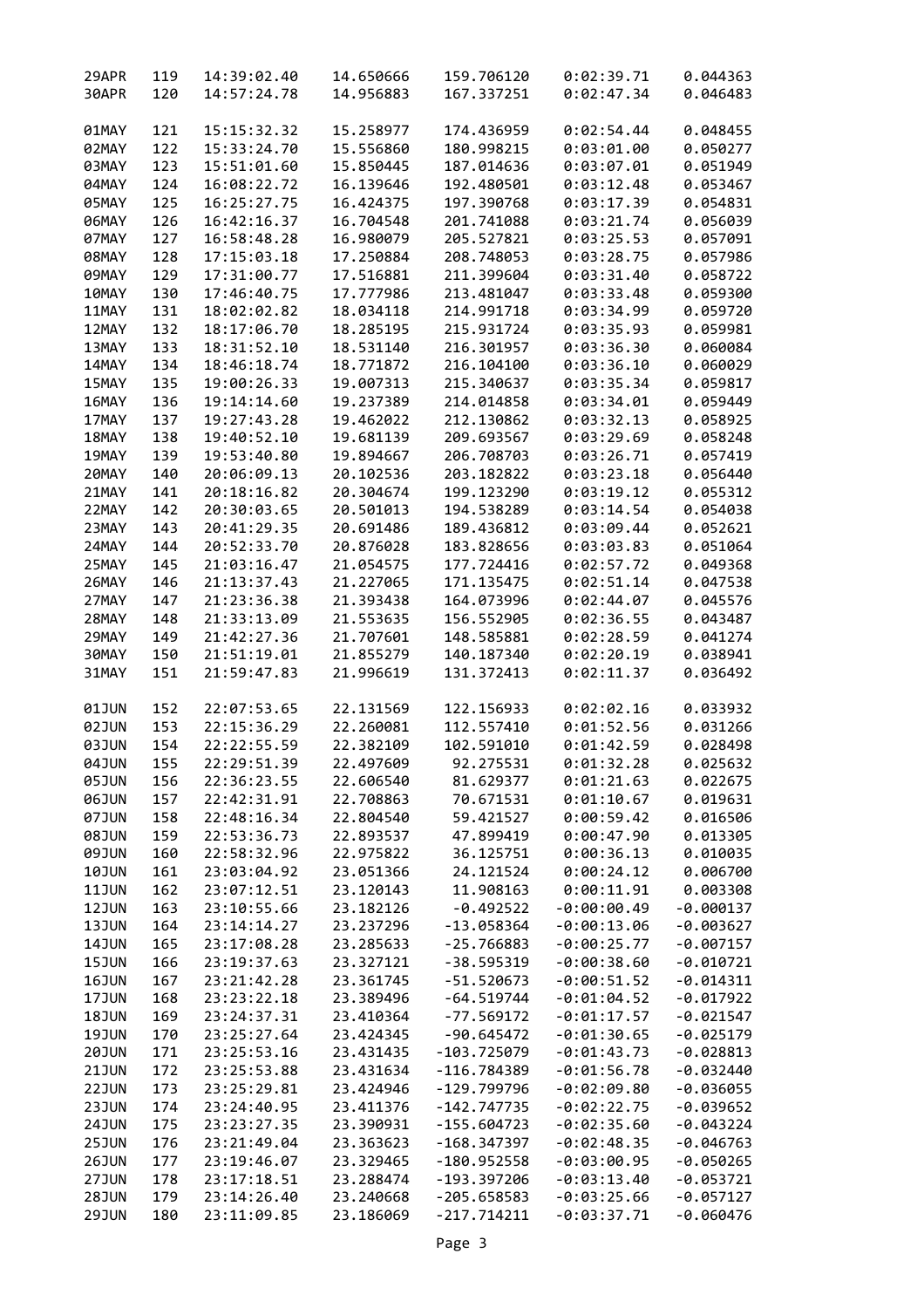| 30JUN        | 181 | 23:07:28.92 | 23.124701 | $-229.541925$ | $-0:03:49.54$ | $-0.063762$ |
|--------------|-----|-------------|-----------|---------------|---------------|-------------|
| 01JUL        | 182 | 23:03:23.73 | 23.056590 | $-241.119919$ | $-0:04:01.12$ | $-0.066978$ |
| 02JUL        | 183 | 22:58:54.36 | 22.981767 | $-252.426774$ | $-0:04:12.43$ | $-0.070119$ |
| 03JUL        | 184 | 22:54:00.94 | 22.900262 | $-263.441497$ | $-0:04:23.44$ | $-0.073178$ |
| 04JUL        | 185 | 22:48:43.60 | 22.812110 | $-274.143554$ | $-0:04:34.14$ | $-0.076151$ |
| 05JUL        | 186 | 22:43:02.45 | 22.717347 | $-284.512903$ | $-0:04:44.51$ | $-0.079031$ |
| 06JUL        | 187 | 22:36:57.65 | 22.616013 | $-294.530026$ | $-0:04:54.53$ | $-0.081814$ |
| 07JUL        | 188 | 22:30:29.33 | 22.508147 | $-304.175959$ | $-0:05:04.18$ | $-0.084493$ |
| <b>08JUL</b> | 189 | 22:23:37.66 | 22.393795 | $-313.432320$ | $-0:05:13.43$ | $-0.087065$ |
|              |     |             |           |               |               |             |
| 09JUL        | 190 | 22:16:22.81 | 22.273001 | $-322.281339$ | $-0:05:22.28$ | $-0.089523$ |
| <b>10JUL</b> | 191 | 22:08:44.93 | 22.145814 | -330.705880   | $-0:05:30.71$ | $-0.091863$ |
| 11JUL        | 192 | 22:00:44.22 | 22.012283 | -338.689469   | $-0:05:38.69$ | $-0.094080$ |
| 12JUL        | 193 | 21:52:20.85 | 21.872460 | $-346.216315$ | $-0:05:46.22$ | $-0.096171$ |
| 13JUL        | 194 | 21:43:35.04 | 21.726399 | $-353.271332$ | $-0:05:53.27$ | $-0.098131$ |
| 14JUL        | 195 | 21:34:26.96 | 21.574155 | $-359.840157$ | $-0:05:59.84$ | $-0.099956$ |
| <b>15JUL</b> | 196 | 21:24:56.84 | 21.415788 | $-365.909169$ | $-0:06:05.91$ | $-0.101641$ |
| 16JUL        | 197 | 21:15:04.88 | 21.251355 | $-371.465506$ | $-0:06:11.47$ | $-0.103185$ |
| 17JUL        | 198 | 21:04:51.31 | 21.080918 | $-376.497075$ | $-0:06:16.50$ | $-0.104583$ |
| <b>18JUL</b> | 199 | 20:54:16.35 | 20.904540 | -380.992570   | $-0:06:20.99$ | $-0.105831$ |
| 19JUL        | 200 | 20:43:20.23 | 20.722286 | -384.941479   | $-0:06:24.94$ | $-0.106928$ |
| 20JUL        | 201 | 20:32:03.19 | 20.534221 | -388.334095   | $-0:06:28.33$ | $-0.107871$ |
| 21JUL        | 202 | 20:20:25.48 | 20.340412 | $-391.161520$ | $-0:06:31.16$ | $-0.108656$ |
| <b>22JUL</b> | 203 | 20:08:27.34 | 20.140929 | $-393.415675$ | $-0:06:33.42$ | $-0.109282$ |
|              |     |             |           | -395.089303   | $-0:06:35.09$ |             |
| 23JUL        | 204 | 19:56:09.03 | 19.935841 |               |               | $-0.109747$ |
| 24JUL        | 205 | 19:43:30.79 | 19.725221 | $-396.175966$ | $-0:06:36.18$ | $-0.110049$ |
| <b>25JUL</b> | 206 | 19:30:32.90 | 19.509140 | $-396.670053$ | $-0:06:36.67$ | $-0.110186$ |
| 26JUL        | 207 | 19:17:15.62 | 19.287673 | $-396.566774$ | $-0:06:36.57$ | $-0.110157$ |
| 27JUL        | 208 | 19:03:39.22 | 19.060894 | -395.862159   | $-0:06:35.86$ | $-0.109962$ |
| <b>28JUL</b> | 209 | 18:49:43.97 | 18.828880 | $-394.553053$ | $-0:06:34.55$ | $-0.109598$ |
| <b>29JUL</b> | 210 | 18:35:30.14 | 18.591707 | $-392.637111$ | $-0:06:32.64$ | $-0.109066$ |
| 30JUL        | 211 | 18:20:58.03 | 18.349453 | $-390.112793$ | $-0:06:30.11$ | $-0.108365$ |
| 31JUL        | 212 | 18:06:07.91 | 18.102198 | -386.979352   | $-0:06:26.98$ | $-0.107494$ |
| 01AUG        | 213 | 17:51:00.07 | 17.850020 | -383.236826   | $-0:06:23.24$ | $-0.106455$ |
| 02AUG        | 214 | 17:35:34.80 | 17.593000 | -378.886029   | $-0:06:18.89$ | $-0.105246$ |
| 03AUG        | 215 | 17:19:52.39 | 17.331219 | $-373.928538$ | $-0:06:13.93$ | $-0.103869$ |
| 04AUG        | 216 | 17:03:53.13 | 17.064760 | $-368.366678$ | $-0:06:08.37$ | $-0.102324$ |
| 05AUG        | 217 | 16:47:37.33 | 16.793703 | $-362.203511$ | $-0:06:02.20$ | $-0.100612$ |
| 06AUG        | 218 | 16:31:05.28 | 16.518133 | $-355.442822$ | $-0:05:55.44$ | $-0.098734$ |
| 07AUG        | 219 | 16:14:17.28 | 16.238133 | -348.089099   | $-0:05:48.09$ | $-0.096691$ |
| 08AUG        | 220 | 15:57:13.63 | 15.953787 | $-340.147520$ | $-0:05:40.15$ | $-0.094485$ |
| 09AUG        | 221 | 15:39:54.65 | 15.665180 | -331.623939   | $-0:05:31.62$ | $-0.092118$ |
|              | 222 | 15:22:20.63 | 15.372396 | $-322.524862$ | $-0:05:22.52$ | $-0.089590$ |
| 10AUG        | 223 | 15:04:31.88 | 15.075521 | $-312.857433$ | $-0:05:12.86$ | $-0.086905$ |
| 11AUG        |     |             |           |               |               |             |
| 12AUG        | 224 | 14:46:28.71 | 14.774641 | $-302.629416$ | $-0:05:02.63$ | $-0.084064$ |
| 13AUG        | 225 | 14:28:11.43 | 14.469841 | $-291.849175$ | $-0:04:51.85$ | $-0.081069$ |
| 14AUG        | 226 | 14:09:40.35 | 14.161209 | $-280.525656$ | $-0:04:40.53$ | $-0.077924$ |
| 15AUG        | 227 | 13:50:55.79 | 13.848831 | $-268.668369$ | $-0:04:28.67$ | $-0.074630$ |
| 16AUG        | 228 | 13:31:58.06 | 13.532793 | $-256.287366$ | $-0:04:16.29$ | $-0.071191$ |
| 17AUG        | 229 | 13:12:47.46 | 13.213184 | $-243.393225$ | $-0:04:03.39$ | $-0.067609$ |
| 18AUG        | 230 | 12:53:24.33 | 12.890090 | -229.997029   | $-0:03:50.00$ | $-0.063888$ |
| 19AUG        | 231 | 12:33:48.96 | 12.563600 | $-216.110349$ | $-0:03:36.11$ | $-0.060031$ |
| 20AUG        | 232 | 12:14:01.68 | 12.233800 | $-201.745224$ | $-0:03:21.75$ | $-0.056040$ |
| 21AUG        | 233 | 11:54:02.81 | 11.900780 | $-186.914144$ | $-0:03:06.91$ | $-0.051921$ |
| 22AUG        | 234 | 11:33:52.65 | 11.564626 | $-171.630029$ | $-0:02:51.63$ | $-0.047675$ |
| 23AUG        | 235 | 11:13:31.54 | 11.225428 | $-155.906216$ | $-0:02:35.91$ | $-0.043307$ |
| 24AUG        | 236 | 10:52:59.78 | 10.883274 | $-139.756437$ | $-0:02:19.76$ | $-0.038821$ |
| 25AUG        | 237 | 10:32:17.71 | 10.538252 | $-123.194806$ | $-0:02:03.19$ | $-0.034221$ |
| 26AUG        | 238 | 10:11:25.62 | 10.190451 | $-106.235801$ | $-0:01:46.24$ | $-0.029510$ |
| 27AUG        | 239 | 9:50:23.86  | 9.839960  | $-88.894247$  | $-0:01:28.89$ | $-0.024693$ |
| 28AUG        | 240 | 9:29:12.72  | 9.486868  | $-71.185304$  | $-0:01:11.19$ | $-0.019774$ |
| 29AUG        | 241 | 9:07:52.55  | 9.131263  | $-53.124448$  | $-0:00:53.12$ | $-0.014757$ |
| 30AUG        | 242 | 8:46:23.65  | 8.773236  | $-34.727461$  | $-0:00:34.73$ | $-0.009647$ |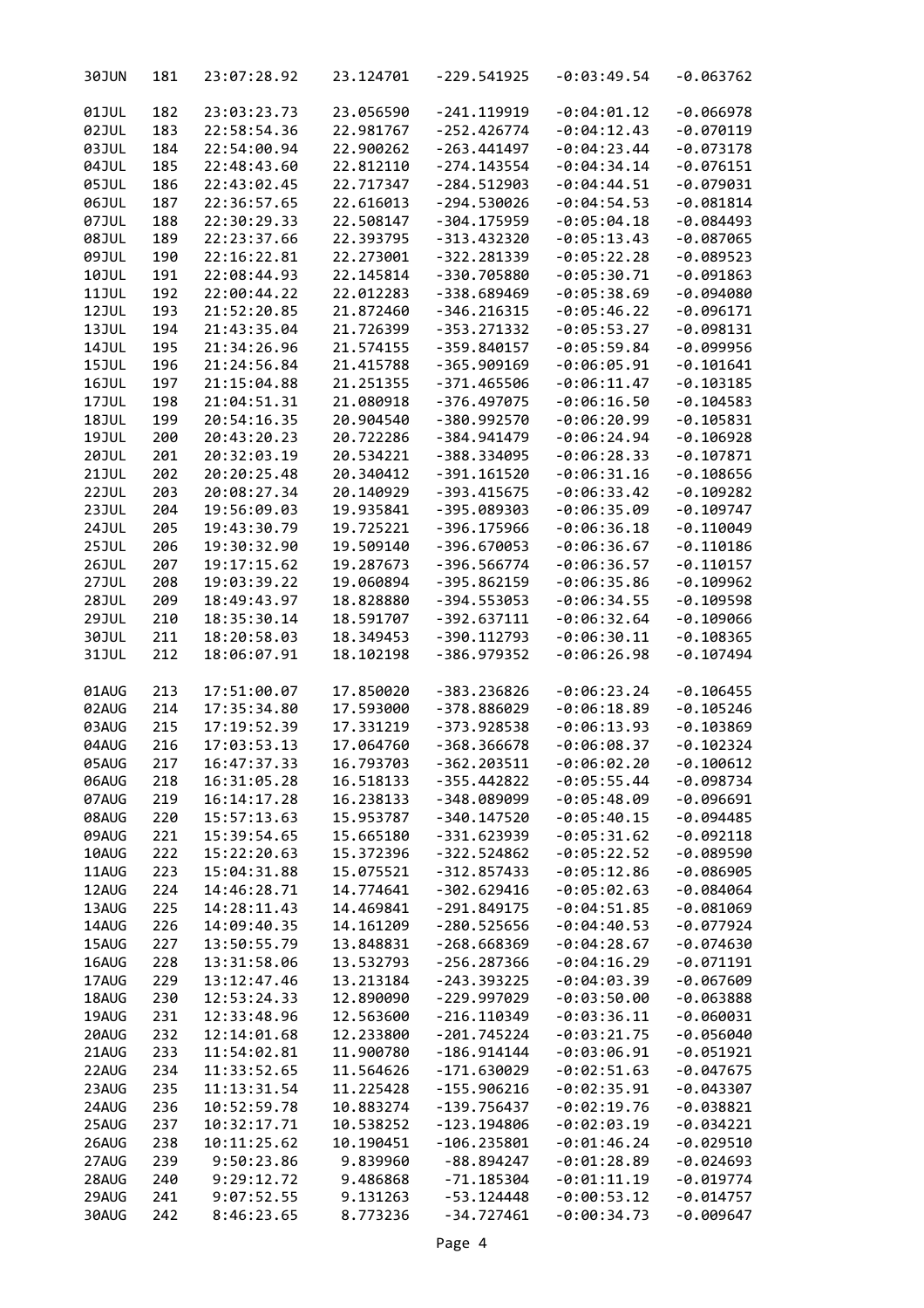| 31AUG | 243 | 8:24:46.35     | 8.412874     | $-16.010415$ | $-0:00:16.01$ | $-0.004447$ |
|-------|-----|----------------|--------------|--------------|---------------|-------------|
| 01SEP | 244 | 8:03:00.96     | 8.050268     | 3.010338     | 0:00:03.01    | 0.000836    |
| 02SEP | 245 | 7:41:07.83     | 7.685507     | 22.318182    | 0:00:22.32    | 0.006199    |
| 03SEP | 246 | 7:19:07.25     | 7.318680     | 41.896248    | 0:00:41.90    | 0.011638    |
| 04SEP | 247 | 6:56:59.56     | 6.949878     | 61.727421    | 0:01:01.73    | 0.017147    |
| 05SEP |     |                |              |              |               |             |
|       | 248 | 6:34:45.08     | 6.579190     | 81.794356    | 0:01:21.79    | 0.022721    |
| 06SEP | 249 | 6:12:24.14     | 6.206705     | 102.079485   | 0:01:42.08    | 0.028355    |
| 07SEP | 250 | 5:49:57.06     | 5.832515     | 122.565027   | 0:02:02.57    | 0.034046    |
| 08SEP | 251 | 5:27:24.15     | 5.456710     | 143.232996   | 0:02:23.23    | 0.039787    |
| 09SEP | 252 | 5:04:45.76     | 5.079379     | 164.065212   | 0:02:44.07    | 0.045574    |
| 10SEP | 253 | 4:42:02.21     | 4.700613     | 185.043307   | 0:03:05.04    | 0.051401    |
| 11SEP | 254 |                |              |              | 0:03:26.15    | 0.057264    |
|       |     | 4:19:13.81     | 4.320504     | 206.148732   |               |             |
| 12SEP | 255 | 3:56:20.91     | 3.939142     | 227.362767   | 0:03:47.36    | 0.063156    |
| 13SEP | 256 | 3:33:23.83     | 3.556618     | 248.666527   | 0:04:08.67    | 0.069074    |
| 14SEP | 257 | 3:10:22.89     | 3.173025     | 270.040968   | 0:04:30.04    | 0.075011    |
| 15SEP | 258 | 2:47:18.43     | 2.788453     | 291.466895   | 0:04:51.47    | 0.080963    |
| 16SEP | 259 | 2:24:10.78     | 2.402994     | 312.924968   | 0:05:12.92    | 0.086924    |
| 17SEP | 260 | 2:01:00.27     | 2.016741     | 334.395708   | 0:05:34.40    | 0.092888    |
| 18SEP | 261 | 1:37:47.23     | 1.629786     | 355.859505   | 0:05:55.86    | 0.098850    |
|       |     |                |              |              |               |             |
| 19SEP | 262 | 1:14:32.00     | 1.242222     | 377.296624   | 0:06:17.30    | 0.104805    |
| 20SEP | 263 | 0:51:14.91     | 0.854143     | 398.687211   | 0:06:38.69    | 0.110746    |
| 21SEP | 264 | 0:27:56.30     | 0.465640     | 420.011301   | 0:07:00.01    | 0.116670    |
| 22SEP | 265 | 0:04:36.51     | 0.076809     | 441.248826   | 0:07:21.25    | 0.122569    |
| 23SEP | 266 | $-0:18:44.12$  | $-0.312257$  | 462.379620   | 0:07:42.38    | 0.128439    |
| 24SEP | 267 | $-0:42:05.27$  | $-0.701463$  | 483.383430   | 0:08:03.38    | 0.134273    |
| 25SEP | 268 | $-1:05:26.57$  | $-1.090714$  | 504.239924   | 0:08:24.24    | 0.140067    |
|       |     |                |              |              |               |             |
| 26SEP | 269 | $-1:28:47.70$  | $-1.479916$  | 524.928697   | 0:08:44.93    | 0.145814    |
| 27SEP | 270 | $-1:52:08.30$  | $-1.868971$  | 545.429284   | 0:09:05.43    | 0.151508    |
| 28SEP | 271 | $-2:15:28.03$  | $-2.257785$  | 565.721169   | 0:09:25.72    | 0.157145    |
| 29SEP | 272 | $-2:38:46.54$  | $-2.646261$  | 585.783797   | 0:09:45.78    | 0.162718    |
| 30SEP | 273 | $-3:02:03.48$  | $-3.034300$  | 605.596583   | 0:10:05.60    | 0.168221    |
| 010CT | 274 | $-3:25:18.51$  | $-3.421807$  | 625.138927   | 0:10:25.14    | 0.173650    |
| 020CT | 275 | $-3:48:31.26$  | $-3.808683$  | 644.390225   | 0:10:44.39    | 0.178997    |
| 030CT | 276 | $-4:11:41.39$  | $-4.194829$  | 663.329887   | 0:11:03.33    | 0.184258    |
| 040CT | 277 | $-4:34:48.53$  | $-4.580147$  | 681.937346   | 0:11:21.94    | 0.189427    |
| 050CT | 278 | $-4:57:52.33$  | $-4.964536$  | 700.192081   | 0:11:40.19    | 0.194498    |
|       |     | $-5:20:52.43$  | $-5.347897$  |              |               |             |
| 060CT | 279 |                |              | 718.073628   | 0:11:58.07    | 0.199465    |
| 070CT | 280 | $-5:43:48.47$  | $-5.730129$  | 735.561600   | 0:12:15.56    | 0.204323    |
| 080CT | 281 | $-6:06:40.07$  | $-6.111131$  | 752.635707   | 0:12:32.64    | 0.209065    |
| 090CT | 282 | $-6:29:26.89$  | $-6.490802$  | 769.275775   | 0:12:49.28    | 0.213688    |
| 100CT | 283 | $-6:52:08.54$  | $-6.869038$  | 785.461765   | 0:13:05.46    | 0.218184    |
| 110CT | 284 | $-7:14:44.65$  | $-7.245737$  | 801.173797   | 0:13:21.17    | 0.222548    |
| 120CT | 285 | $-7:37:14.86$  | $-7.620795$  | 816.392175   | 0:13:36.39    | 0.226776    |
| 130CT | 286 | $-7:59:38.79$  | $-7.994109$  | 831.097403   | 0:13:51.10    | 0.230860    |
|       |     |                |              |              |               |             |
| 140CT | 287 | $-8:21:56.07$  | $-8.365574$  | 845.270218   | 0:14:05.27    | 0.234797    |
| 150CT | 288 | $-8:44:06.31$  | $-8.735085$  | 858.891611   | 0:14:18.89    | 0.238581    |
| 160CT | 289 | $-9:06:09.13$  | $-9.102536$  | 871.942855   | 0:14:31.94    | 0.242206    |
| 170CT | 290 | $-9:28:04.15$  | $-9.467820$  | 884.405531   | 0:14:44.41    | 0.245668    |
| 180CT | 291 | $-9:49:51.00$  | $-9.830832$  | 896.261558   | 0:14:56.26    | 0.248962    |
| 190CT | 292 | $-10:11:29.27$ | $-10.191464$ | 907.493219   | 0:15:07.49    | 0.252081    |
| 200CT | 293 | $-10:32:58.59$ | $-10.549607$ | 918.083193   | 0:15:18.08    | 0.255023    |
|       |     |                |              |              |               |             |
| 210CT | 294 | $-10:54:18.55$ | $-10.905154$ | 928.014584   | 0:15:28.01    | 0.257782    |
| 220CT | 295 | $-11:15:28.78$ | $-11.257996$ | 937.270951   | 0:15:37.27    | 0.260353    |
| 230CT | 296 | $-11:36:28.88$ | $-11.608022$ | 945.836340   | 0:15:45.84    | 0.262732    |
| 240CT | 297 | $-11:57:18.45$ | $-11.955125$ | 953.695314   | 0:15:53.70    | 0.264915    |
| 250CT | 298 | $-12:17:57.09$ | $-12.299192$ | 960.832988   | 0:16:00.83    | 0.266898    |
| 260CT | 299 | $-12:38:24.41$ | $-12.640114$ | 967.235054   | 0:16:07.24    | 0.268676    |
| 270CT | 300 | $-12:58:40.01$ | $-12.977780$ | 972.887822   | 0:16:12.89    | 0.270247    |
| 280CT | 301 | $-13:18:43.48$ | $-13.312078$ | 977.778244   | 0:16:17.78    | 0.271605    |
|       |     |                |              |              |               |             |
| 290CT | 302 | $-13:38:34.43$ | $-13.642896$ | 981.893951   | 0:16:21.89    | 0.272748    |
| 300CT | 303 | $-13:58:12.44$ | $-13.970123$ | 985.223280   | 0:16:25.22    | 0.273673    |
| 310CT | 304 | $-14:17:37.13$ | $-14.293647$ | 987.755312   | 0:16:27.76    | 0.274376    |